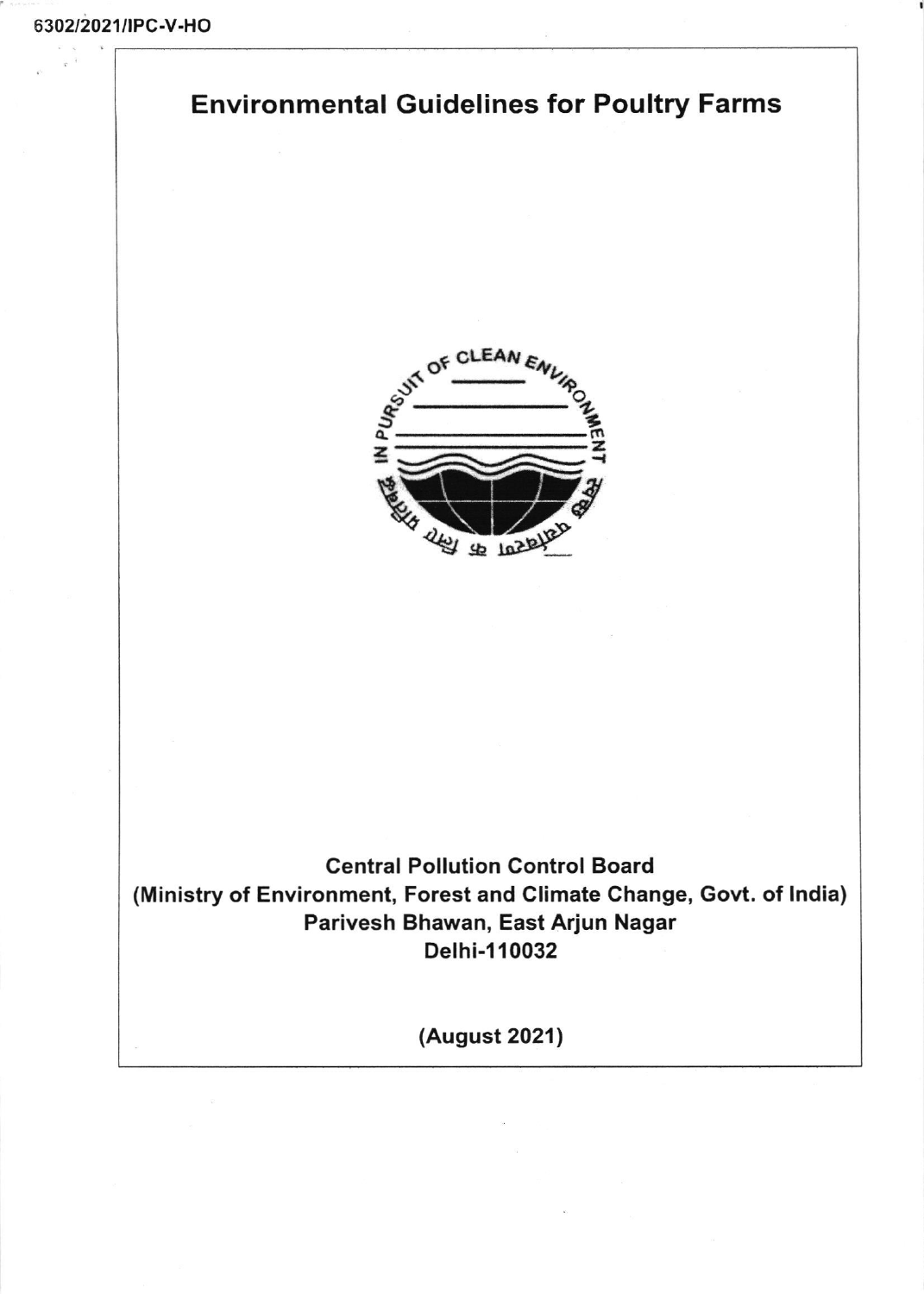## 02/2021/IPC-V-HO

## CONTENT

|    | <b>Particulars</b>                                             | Page |  |
|----|----------------------------------------------------------------|------|--|
|    |                                                                | no   |  |
| 1. | <b>Background</b>                                              | 03   |  |
| 2. | Poultry farming                                                |      |  |
| 3. | <b>Poultry Farming Process</b>                                 |      |  |
|    | 3.1<br><b>Breeder Farms</b>                                    | 05   |  |
|    | 3.2<br><b>Hatchery Farm</b>                                    | 05   |  |
|    | 3.3 Layer (Egg Production)                                     | 05   |  |
|    | 3.4<br><b>Broiler</b>                                          | 06   |  |
|    | 3.4.1 Deep Litter System                                       | 06   |  |
|    | 3.4.2 Cage System                                              | 06   |  |
| 4. | Classification of poultry farms                                | 06   |  |
| 5. | Environmental issues & Current practices to address the        | 07   |  |
|    | environmental issues in Poultry Farms                          |      |  |
|    | Gaseous emission (NH3 & H2S) and Feed Mill<br>(i)              | 07   |  |
|    | Dust                                                           |      |  |
|    | (ii)<br><b>Solid Waste</b>                                     | 07   |  |
|    | (iii)<br>Waste water generation from cleaning operation        | 08   |  |
|    | Other issues<br>(iv)                                           | 08   |  |
| 6  | <b>Environmental Guidelines for Poultry Farms</b>              | 80   |  |
|    | 6.1<br>Gaseous emission ( $NH_3$ & $H_2S$ ) and Feed Mill Dust | 80   |  |
|    | Minimization of odour/gaseous pollution<br>(i)                 | 80   |  |
|    | <b>Dust from Feed Mills</b><br>(ii)                            | 09   |  |
|    | 6.2<br>Management of solid wastes (Solid Wastes contains       | 09   |  |
|    | Manure/litter, Hatchery Debris and Dead Birds)                 |      |  |
|    | Manure handling and disposal<br>(i)                            | 09   |  |
|    | (ii)<br>Hatchery waste                                         | 10   |  |
|    | (iii)<br>Dead bird disposal                                    | 10   |  |
|    | 6.3<br>Waste water Management                                  | 11   |  |
|    | 6.4<br><b>Other Issues</b>                                     | 12   |  |
| 7  | Siting criteria                                                | 12   |  |
| 8  | Regulatory/ Monitoring Mechanism for Poultry Farms             | 13   |  |

2